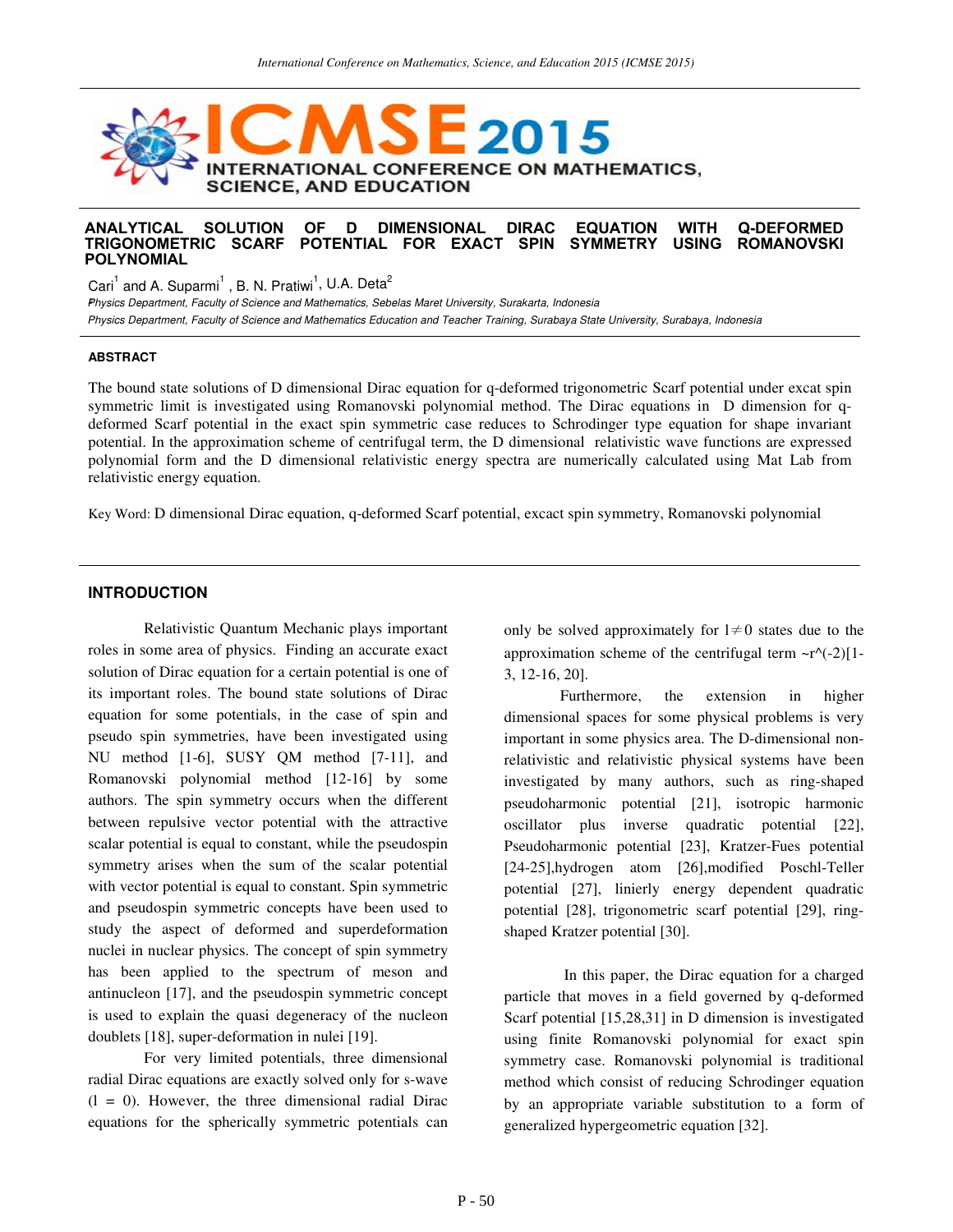The polynomial was discovered by Sir E. J. Routh [33] and rediscovered 45 years later by V. I. Romanovski [34]. The notion "finite" refers to the observation that, for any given set of parameters only a finite of polynomials appear orthogonal [35-36]. The radial D dimensional Dirac equation reduces to one dimensional Schrodinger type equation by suitable variable change. Some of hyperbolic and trigonometric potentials are exactly solvable within the approximation of centrifugal term and their bound state solutions have been reported in the previous papers[12-16]. In the non-relativistic limit, the relativistic energy equation reduces the non-relativistic energy equation. In classical regime, the thermal properties including vibrational partition function Z, mean energy U, and specific heat C [37-38] are obtainable by applying the non-relativistic energy equation.

This paper is organized as follows. Brief review of Dirac equation in D dimension, q-deformed trigonometric potential and Romanovski polynomial are presented in section 2, solution of D dimensional Dirac equations is presented in section 3 and conclusion is presented in section 4.

#### **Basic Theory**

#### **2.1 D dimensional Dirac Equation**

The Dirac equation with the scalar potential *S* (*r*) v and magnitude of vector potential  $V(\vec{r})$ v is given as in Hu et al. [39]

$$
\{\vec{\alpha}\cdot\vec{p} + \beta\left(M + S\left(\vec{r}\right)\right)\}\psi\left(\vec{r}\right) = \{E - V\left(\vec{r}\right)\}\psi\left(\vec{r}\right) \tag{1}
$$

where *M* is the relativistic mass of the particle, *E* is the total relativistic energy, and  $\vec{p}$  is the D-dimensional hypersphere momentum operator,  $-i\nabla$ 

$$
\vec{\alpha} = \begin{pmatrix} 0 & \vec{\sigma} \\ \vec{\sigma} & 0 \end{pmatrix}, \text{ and } \beta = \begin{pmatrix} I & 0 \\ 0 & -I \end{pmatrix}
$$
 (2)

with  $\vec{\sigma}$  are the three-dimensional Pauli matrices and I is the 2 × 2 identity matrix. The potential in equation (1) is spherically symmetric potential, i.e. it does not only depend on the radial coordinate  $r = |\vec{r}|$  $\overline{a}$  $= |\vec{r}|$ , and we have taken  $\hbar = 1, c=1$ .

The Dirac equation expressed in equation (18) is invariant under spatial inversion and therefore its eigen states have definite parity. By writing the spinor in D dimension as [21]

$$
\boldsymbol{\psi}(\vec{r}) = \begin{pmatrix} \zeta(\vec{r}) \\ \Omega(\vec{r}) \end{pmatrix} = \frac{1}{r^{\frac{D-1}{2}}} \begin{pmatrix} F_{nK}(r) Y_{jm}^{l}(\theta, \varphi) \\ i G_{nK}(r Y_{jm}^{l}(\theta, \varphi)) \end{pmatrix}
$$
(3)

If we insert equations (2) and (3) into equation (1) and use matrices multiplication, we achieve

$$
\vec{\sigma} \cdot \vec{p} \Omega(\vec{r}) = \{-M - S(\vec{r}) + E - V(\vec{r})\} \zeta(\vec{r})
$$
\n(4)

$$
\vec{\sigma} \cdot \vec{p} \zeta(\vec{r}) = \{ M + S(\vec{r}) + E - V(\vec{r}) \} \Omega(\vec{r}) \tag{5}
$$

In the exact spin and p-spin symmetric cases, when the scalar potential is equal to the magnitude of vector potential  $S(\vec{r})$  $S(\vec{r}) = V(\vec{r})$  and for  $S(\vec{r}) = -V(\vec{r})$ , respectively, then the upper Dirac spinor obtained from equations (4) and (5) are  $\overline{a}$ 

$$
\vec{\sigma} \cdot \vec{p} \frac{\vec{\sigma} \cdot \vec{p}}{M+E} \zeta(\vec{r}) = \{-M - 2V(\vec{r}) + E\} \zeta(\vec{r})
$$
\n(6)

$$
\vec{\sigma} \cdot \vec{p} \frac{\vec{\sigma} \cdot \vec{p}}{M + E - 2V} \zeta(\vec{r}) = \{-M + E\} \zeta(\vec{r}) \tag{7}
$$

By applying the Pauli matrices, it is simply shown that if  $(\vec{\sigma}.\vec{p}) (\vec{\sigma}.\vec{p}) = p^2$  $v = -V - (\vec{\sigma} \cdot \vec{p}) (\vec{\sigma} \cdot \vec{p}) = p^2$ , then equation (6) becomes

$$
p^2 + 2V(\bar{r})(M+E)\zeta(\bar{r}) = (E^2 - M^2)\zeta(\bar{r})
$$
\n(8)

$$
p2 - 2V(\vec{r})(M - E)\zeta(\vec{r}) = (E2 - M2)\zeta(\vec{r})
$$
\n(9)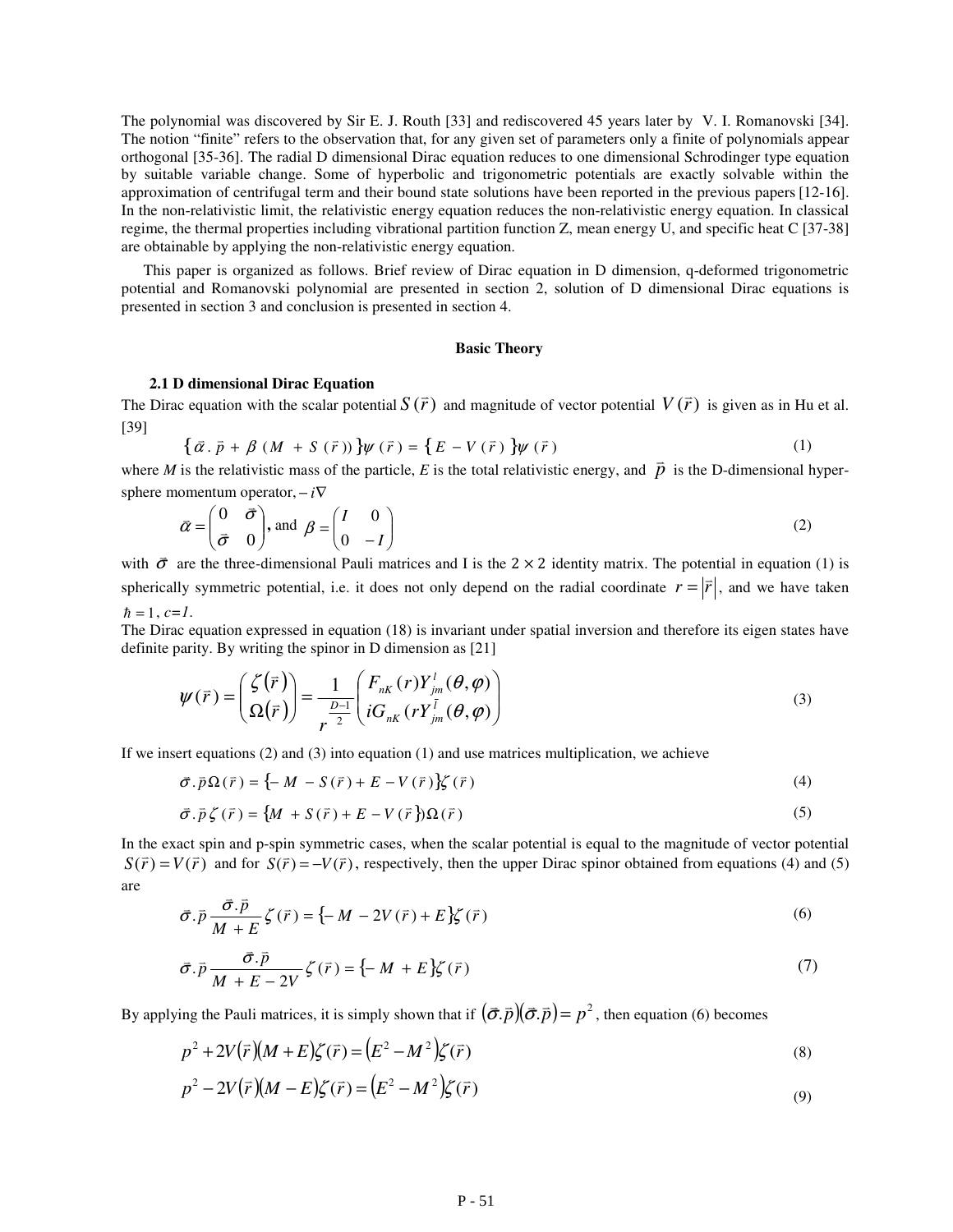Since  $p^2 = -\Delta_D = -\nabla_D^2$  with the hyperspherical Laplacian  $\nabla_D^2$  is given as [21]

$$
\nabla_{D}^{2} = \frac{\partial^{2}}{\partial r^{2}} + \frac{(D-1)}{r} \frac{\partial}{\partial r} + \frac{1}{r^{2}} \left[ \frac{1}{\sin^{D-2} \theta_{D-1}} \frac{d}{d\theta_{D-1}} \left( \sin^{D-2} \theta_{D-1} \frac{d}{d\theta_{D-1}} \right) - \frac{L_{D-2}^{2}}{\sin^{2} \theta_{D-1}} \right]
$$
(10)

then equation (8) becomes

$$
r^{1-D} \frac{\partial}{\partial r} \left\{ r^{D-1} \frac{\partial}{\partial r} (\zeta(\bar{r})) \right\} - \frac{1}{r^2} \left[ \frac{1}{\sin^{D-2} \theta_{D-1}} \frac{d}{d\theta_{D-1}} \left( \sin^{D-2} \theta_{D-1} \frac{d(\zeta(\bar{r}))}{d\theta_{D-1}} \right) - \frac{L_{D-2}^2}{\sin^2 \theta_{D-1}} (\zeta(\bar{r})) \right] - \left( V(r, \theta_j)(M+E) \right) \left( (\zeta(\bar{r})) \right) = -\left( E^2 - M^2 \right) \left( (\zeta(\bar{r})) \right)
$$
(11)

with the upper component of Dirac spinor is given as

$$
\zeta(\vec{r}) = \zeta(\vec{x}) = \frac{1}{r^{\frac{D-1}{2}}} F_i(r) Y_{\ell_1 \dots \ell_{D-2}}^{\ell} . (\hat{x} = \theta_1, \theta_2, \dots, \theta_{D-1})
$$
\n(12)

$$
Y_{\ell_1...\ell_{D-2}}^{\ell} \quad (\hat{x} = \theta_1, \theta_2, ..., \theta_{D-1}) = \Phi(\theta_1 = \varphi) H(\theta_2, ..., \theta_{D-1})
$$
\n(13)

where *x* is a D dimensional position vector in hyper-spherical Cartesian coordinate, the unit vector along  $\vec{x}$  vector is denoted as  $\hat{x} = \vec{x}/r$  $\sim$  $=\vec{x}/r$  and we have set  $V \rightarrow (1/2)V$  in equation (11). By using variable separation method in equation (11) we have,

$$
\frac{\partial^2 F_{nK}(r)}{\partial r^2} - \frac{(l_{D-1} + \frac{D-1}{2})(l_{D-1} + \frac{D-3}{2})}{r^2} F_{nK}(r) - (V(r)(M+E))F_{nK}(r) = -(E^2 - M^2)F_{nK}(r)
$$
(14)

$$
\left[\frac{1}{\sin^{j-1}\theta_j} \frac{d}{d\theta_j} \left(\sin^{j-1}\theta_j \frac{d}{d\theta_j}\right) + \ell_j(\ell_j + j - 1) - \frac{\ell_j(\ell_j + j - 2)}{\sin^2\theta_j}\right] H(\theta_j) = 0; \quad j \in [2, D - 2] \quad (15)
$$

$$
\left[\frac{1}{\sin^{D-2}\theta_{D-1}}\frac{d}{d\theta_{D-1}}\left(\sin^{D-2}\theta_{D-1}\frac{d}{d\theta_{D-1}}\right) + \lambda_{\ell} - \frac{1}{\sin^{2}\theta_{D-2}}\left(L_{D-2}^{2}\right) - (E+M)V(\theta_{D-1})\right]H(\theta_{D-1}) = 0 \quad (16)
$$

The D dimensional relativistic wave function are obtained from equations (14-16) with D is the dimension of the space.

## 2.2 **Review of q-deformed trigonometric function**

The *q*-deformed trigonometric function is formulated in the same way with the formulation of q-deformed hyperbolic function introduced by Arai [40] some years ago, in accordingly the q-deformed trigonometric function is defined as the definition of trigonometric function as follows:

$$
\sin_q ar = \frac{e^{iar} - qe^{-iar}}{2} \cos_q ar = \frac{e^{iar} + qe^{-iar}}{2} \quad \sin_q^2 ar + \cos_q^2 ar = q \tag{18}
$$

$$
\tan_q ar = \frac{\sin_q ar}{\cos_q ar} \sec_q ar = \frac{1}{\cos_q ar} \quad 1 + \tan_q^2 ar = q \sec_q^2 ar \tag{19}
$$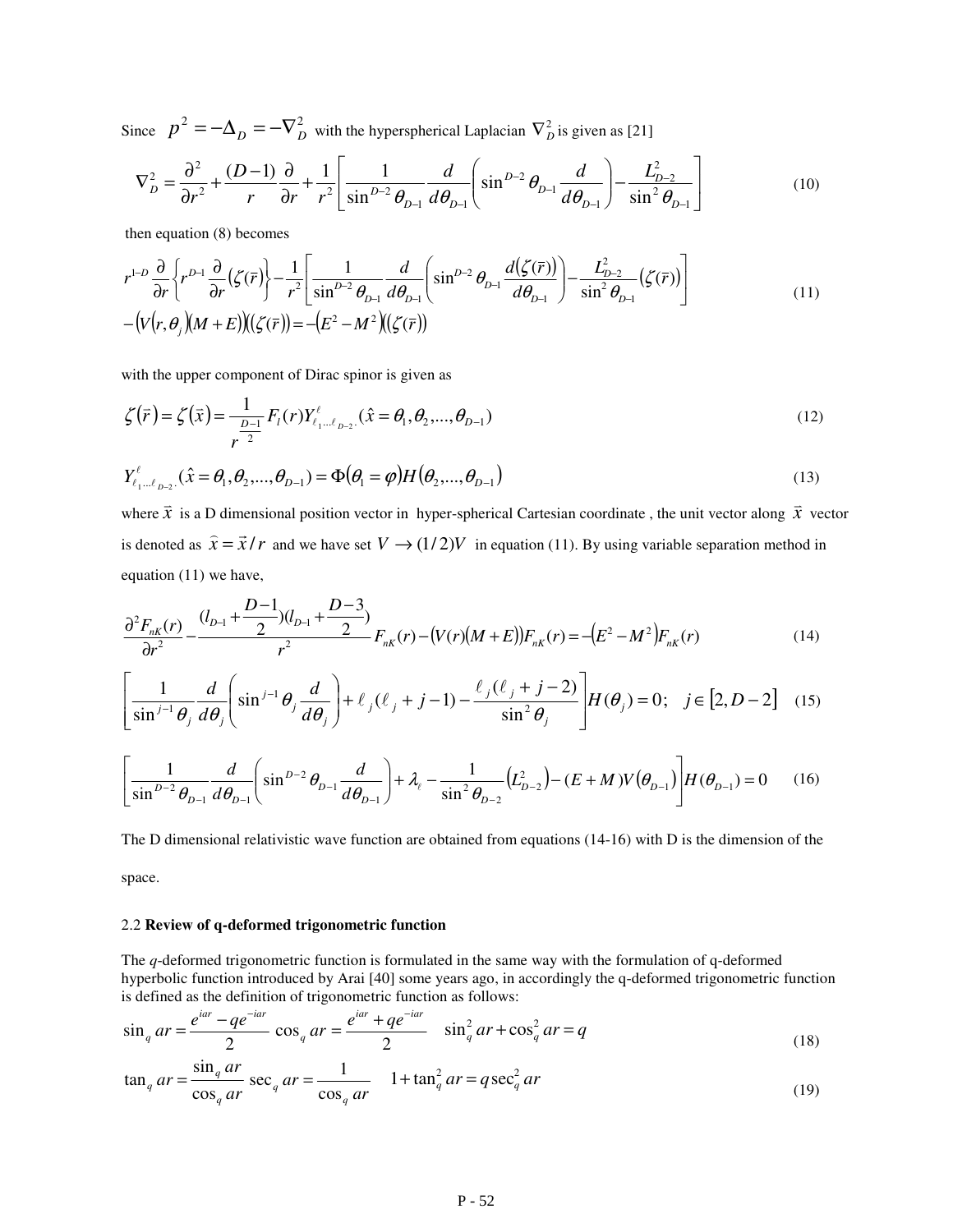$$
\frac{d \sin_q ar}{dr} = a \cos_q ar \; ; \; \frac{d \tan_q ar}{dr} = q a \sec_q^2 ar \tag{20}
$$

By a convenient translation of the spatial variable, one can transform the deformed potentials into the corresponding non-deformed ones or vice-versa. In analogy to the translation of spatial variable for hyperbolic function introduced by Dutra [41] we propose the translation of spatial variable for trigonometric function as follows

$$
r \to r + \frac{\ln \sqrt{q}}{i\alpha}, \text{ and } \ r \to r - \frac{\ln \sqrt{q}}{i\alpha} \tag{21}
$$

and then by inserting equation (22) into equations (19) and (20) we have

$$
\sin_q \alpha r \to \sqrt{q} \sin \alpha r; \quad \cos_q \alpha r \to \sqrt{q} \cos \alpha r; \text{ or } \sin \alpha r \to \frac{\sin_q \alpha r}{\sqrt{q}}; \quad \cos \alpha r \to \frac{\cos_q \alpha r}{\sqrt{q}}; \tag{22}
$$

The translation of spatial variable in equation (21) can be used to map the energy and wave function of nondeformed potential toward deformed potential of Scarf potential as in the case of hyperbolic Scarf potential [12, 15, 42].

### **2.3 Method of Analysis**

The Romanovski polynomials is used to solve the Dirac equation in the limit of spin symmetric and pseudospin symmetric cases since in the spin and pseudospin symmetric limited, the Dirac equations reduce to one dimensional Schrodinger-like equation. One dimensional Schrodinger equation of potential of interest reduces to the differential equation of Romanovski polynomial by appropriate variable and wave function substitutions. The one dimensional Schrodinger equation is given as

$$
-\frac{\hbar^2}{2M}\frac{\partial^2 \Psi(x)}{\partial x^2} + V(x)\Psi(x) = E\Psi(x)
$$
\n(23)

 $\frac{2M}{x}$   $\alpha$   $\alpha$  is an effective potential which is mostly shape invariant potential. By suitable variable substitution  $x =$ *f(s)* equation (23) changes into generalized hypergeometric type equation expressed as

$$
\frac{\partial^2 \Psi(s)}{\partial s^2} + \frac{\tilde{\tau}(s)}{\sigma(s)} \frac{\partial \Psi(s)}{\partial s} + \frac{\tilde{\sigma}(s)}{\sigma^2(s)} \Psi(s) = 0
$$
\n(24)

with  $\sigma(s)$  and  $\tilde{\sigma}(s)$  are mostly polynomials of order two,  $\tilde{\tau}(s)$  is polynomial of order one, s,  $\sigma(s)$ ,  $\tilde{\sigma}(s)$ , and  $\tilde{\tau}(s)$  can have any real or complex values [47]. Equation (24) is solved by variable separation method. By introducing new wave function in equation (24)

$$
\Psi_n(r) = g_n(s) = (1 + s^2)^{\frac{\beta}{2}} e^{-\frac{\alpha}{2} \tan^{-1}s} D_n^{(\beta, \alpha)}(s)
$$
\n(25)

 we obtain a hypergeometric type differential equation, which can be solved using finite Romanovski polynomials [12-16, 43-44] is expressed as

$$
\sigma(s)y''(s) + \tau(s)y'(s) + \lambda y(s) = 0
$$
\n(26)

with 
$$
\sigma(s) = as^2 + bs + c
$$
;  $\tau = fs + h$  and  $-\{n(n-1) + 2n(1-p)\} = \lambda = \lambda_n$  (27)

and 
$$
y_n = R_n^{(p,q)}(s) = D_n^{(\beta,\alpha)}(s)
$$
 (28)

For Romanovski polynomials, the values of parameters in equation (27) are

 $a = 1, b = 0, c = 1, f = 2(1-p) \text{ and } h = q' \text{ with } p > 0$  (29) therefore equation (26) is rewritten as

$$
(1+s^2)\frac{\partial^2 R_n^{(p,q)}}{\partial s^2} + \{2s(-p+1)+q'\}\frac{\partial R_n^{(p,q)}(s)}{\partial s} - \{n(n-1)+2n(1-p)\}R_n^{(p,q)}(s) = 0
$$
\n(30)

Equation (26) is described in the textbook by Nikiforov-Uvarov [44] where it is cast into self adjoint form and its weight function, *w* (*s*), satisfies Pearson differential equation

$$
\frac{d(\sigma(s)w(s))}{ds} = \tau(s)w(s)
$$
\n(31)

The weight function, *w*(*s*), is obtained by solving the Pearson differential equation expressed in equation (32) and by applying condition in equations (27) and (29), given as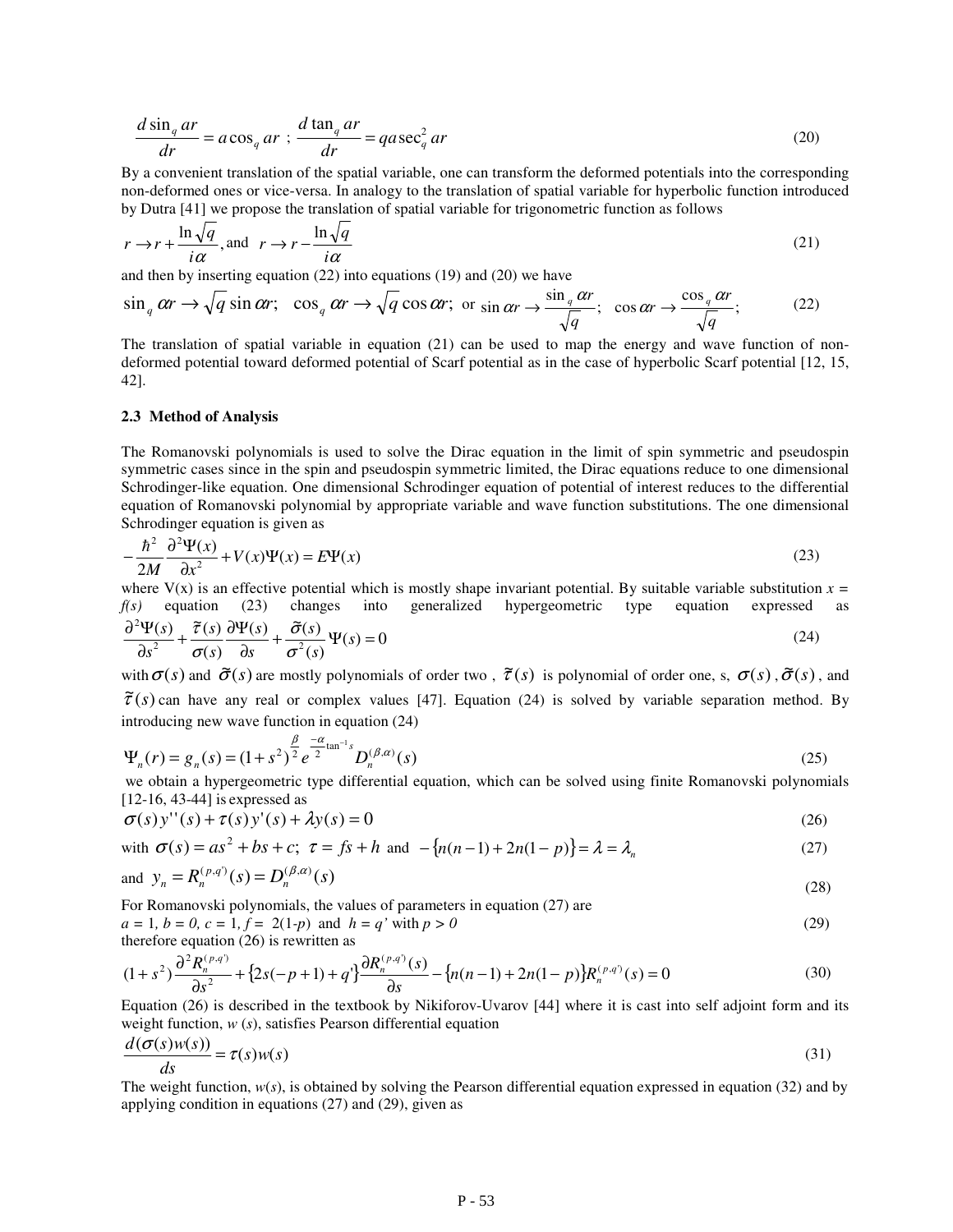$$
w^{(p,q')}(s) = (1+s^2)^{-p} e^{q^{\text{tan}^{-1}(s)}}
$$
\n(32)

The corresponding polynomials are classified according to the weight function, and are built up from the Rodrigues representation which is presented as

$$
y_n = \frac{B_n}{w(s)} \frac{d^n}{ds^n} \left\{ (as^2 + bs + c)^n w(s) \right\}
$$
 (33)

and is given as

$$
R_n^{(p,q)}(s) = D_n^{(\beta,\alpha)}(s) = \frac{1}{(1+s^2)^{-p} e^{q^{\text{tan}^{-1}}(s)}} \frac{d^n}{ds^n} \left\{ (1+s^2)^n (1+s^2)^{-p} e^{q^{\text{tan}^{-1}}(s)} \right\}
$$
(34)

for Romanovski polynomial with  $B_n$  is a normalization constant, and for  $\sigma(s) > 0$  and  $w(s) > 0$ ,  $y_n(s)$ 's are normalized polynomials and are orthogonal with respect to the weight function  $w(s)$  within a given interval  $(s_1, s_2)$ , which is expressed as

$$
\int_{-\infty}^{\infty} w(s) y_n(s) y_n(s) ds = \delta_{nn'} \tag{35}
$$

This weight function in equation (31) first reported by Routh [33] and then by Romanovski [34]. The polynomial associated with equation (34) are named after Romanovski and will be denoted by  $R_n^{(p,q)}(s)$ . Due to the decrease of

the weight function by  $s^{-2p}$ , integral of the type

$$
\int_{-\infty}^{\infty} w^{(p,q)} R_n^{(p,q)}(s) R_n^{(p,q)}(s) ds \tag{36}
$$

will be convergent only if  $n^{2} + n < 2p - 1$  (37)

This means that only a finite number of Romanovski polynomials are orthogonal, and the orthogonality integral of the polynomial is expressed similar to the equation (35) where  $y_n = R_n^{(p,q)}(s)$ .

The orthogonality integral of the wave functions expressed in equation (39) gives rise to orthogonality integral of the finite Romanovski polynomials, that is given as

$$
\int_{0}^{\infty} \Psi_{n}(r)\Psi_{n}(r)dr = \int_{-\infty}^{\infty} w^{(p,q)}R_{n}^{(p,q)}(s)R_{n}^{(p,q)}(s)ds
$$
\n(38)

In this case the values of *p* and *q'* are not n-dependence where n is the degree of polynomials. However, if either equation (35) or (36) is not fulfilled then the Romanovski polynomials is infinity [43].

### **3. Solution of Dirac Equation for central Potential in D dimension**

In order to solve the radial Dirac equation in equation (14), we use the approximation value for the centrifugal term

as in Greene and Aldirch, and in Ikdhair [20-21], 
$$
\frac{1}{r^2} \approx a^2 \left( d_0 + \frac{1}{\sin_q^2 ar} \right)
$$
, for  $tr \ll 1$  and  $d_0 = 1/12$ 

For radial q-deformed trigonometric Scarf potential which is given as

$$
V(r, \theta_j) = V(r) = a^2 \left\{ \frac{V_0}{\sin_q^2 ar} - \frac{V_1 \cos_q ar}{\sin_q^2 ar} \right\}
$$
(39)

the D dimensional Dirac equation in equation (14) becomes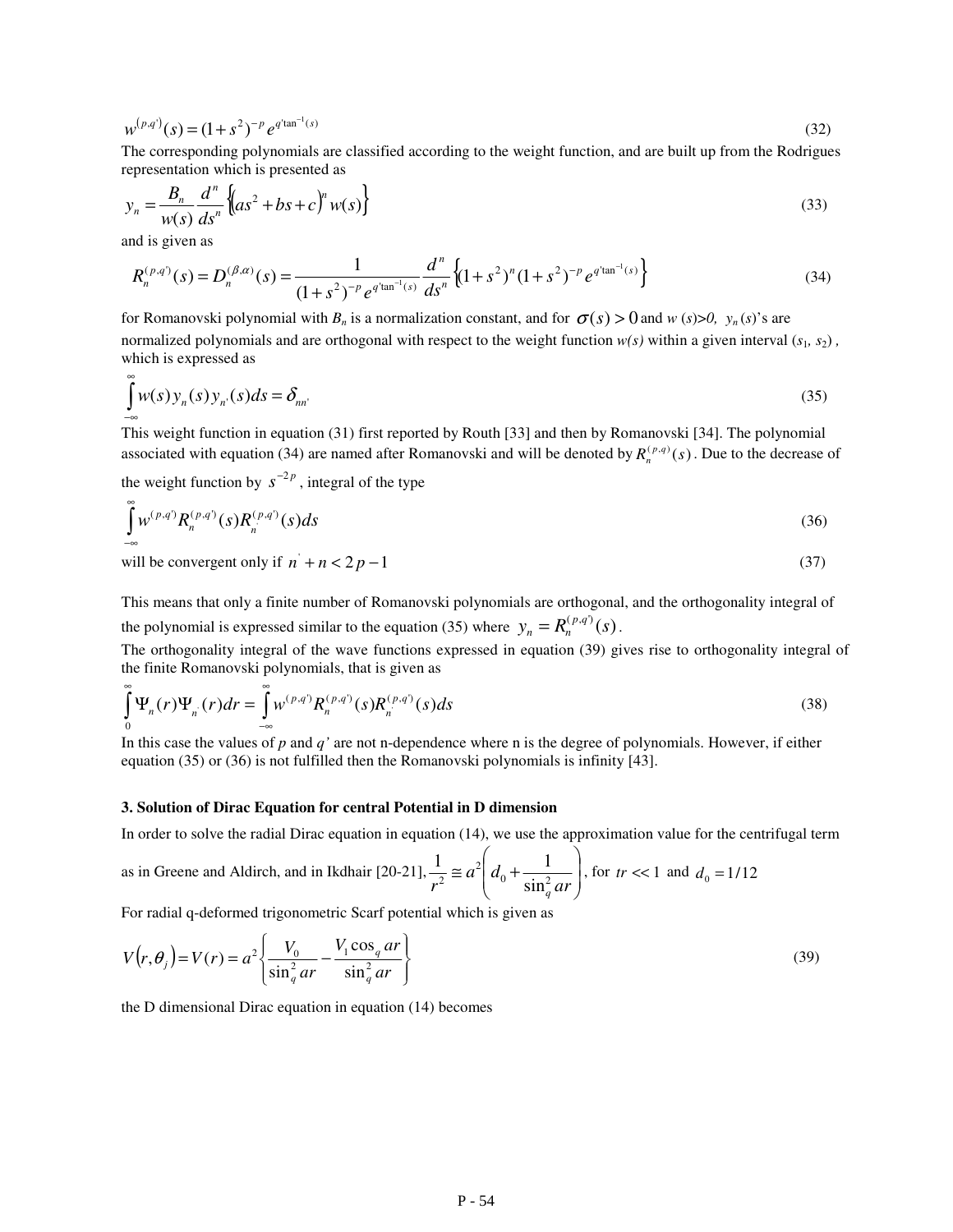$$
\frac{d^2F(r)}{dr^2} - a^2 \left( \frac{V_0(E+M) + (\tilde{l} + \frac{D-1}{2})(\tilde{l} + \frac{D-3}{2})}{\sin_q^2 ar} - \frac{(E+M)V_1 \cos_q ar}{\sin_q^2 ar} \right) F(r) \tag{40}
$$

$$
+(E^2 - M^2 - a^2(\tilde{l} + \frac{D-1}{2})(\tilde{l} + \frac{D-3}{2})d_0)F(r) = 0
$$

By setting

$$
V_0(E+M) + (\tilde{l} + \frac{D-1}{2})(\tilde{l} + \frac{D-3}{2}) = V_0
$$
\n(41)

$$
V_1(E+M) = V_1', \ E^2 - M^2 - a^2(\tilde{l} + \frac{D-1}{2})(\tilde{l} + \frac{D-3}{2})d_0 = a^2E'
$$
 (42)

equation (40) becomes one dimensional Schrodinger type equation

$$
\frac{d^2F(r)}{dr^2} - a^2 \left( \frac{V_0'}{\sin_q^2 ar} - \frac{V_1' \cos_q ar}{\sin_q^2 ar} \right) F(r) = -a^2 E' F(r)
$$
\n(43)

By variable substitution given as  $\cos_q ar = ix\sqrt{q}$  in equation (43) we obtain

$$
\left\{ (1+x^2)\frac{\partial^2}{\partial x^2} + x\frac{\partial}{\partial x} + \frac{V'_0}{q(1+x^2)} - \frac{V'_1 i \sqrt{q} x}{q(1+x^2)} - E' \right\} F_{n\kappa}(x) = 0 \tag{44}
$$

By applying equation  $(25)$  into equation  $(44)$  we have

$$
(1+x^2)\frac{\partial^2 D_n^{(\beta,\alpha)}(x)}{\partial x^2} + \left\{x(2\beta+1) - \alpha\right\}\frac{\partial D_n^{(\beta,\alpha)}(x)}{\partial x} - \left\{\frac{q\beta\alpha x - \frac{q}{2}\alpha x - \frac{q\alpha^2}{4} + q\beta^2 - q\beta - V_0 + V_1ix\sqrt{q}}{q(1+x^2)} + E_s - \beta^2\right\} D_n^{(\beta,\alpha)}(x) = 0\tag{46}
$$

By setting the numerator of the term that has denominator of  $q(1+x^2)$  to be zero then we get

$$
q\beta\alpha - \frac{q}{2}\alpha + V_1 i \sqrt{q} = 0 \quad \alpha = -\frac{V_1 i \sqrt{q}}{q(\beta - 1/2)} = -\frac{V_1 i}{\sqrt{q}(\beta - 1/2)}
$$
(47)

and equation (46) reduces to

$$
\left(1+x^2\right)\frac{\partial^2 D_n^{(\beta,\alpha)}(x)}{\partial x^2} + \left\{x(2\beta+1)-\alpha\right\}\frac{\partial D_n^{(\beta,\alpha)}(x)}{\partial x} - \left\{E_s - \beta^2\right\} D_n^{(\beta,\alpha)}(x) = 0\tag{48}
$$

From the two equations in equation  $(47)$  we get

$$
(\beta - 1/2) = \frac{1}{2} \left\{ \sqrt{\frac{(q/4 + V'_0 + V'_1 \sqrt{q})}{q}} - \sqrt{\frac{(q/4 + V'_0 - V'_1 \sqrt{q})}{q}} \right\}
$$
(49)

$$
\alpha = -\frac{V_1 i}{\sqrt{q(\beta - 1/2)}} = -i \left\{ \sqrt{\frac{(q/4 + V_0 + V_1 \sqrt{q})}{q}} + \sqrt{\left(\frac{q/4 + V_0 - V_1 \sqrt{q}}{q}\right)} \right\}
$$
(50)

By comparing equations (30) and (48) we get

$$
(2\beta + 1) = 2(1 - p) ; \alpha = -q' ; E - \beta^2 = n(n - 1) + 2n(1 - p)
$$
\n(52)

and from those three equations in equation  $(52)$  we get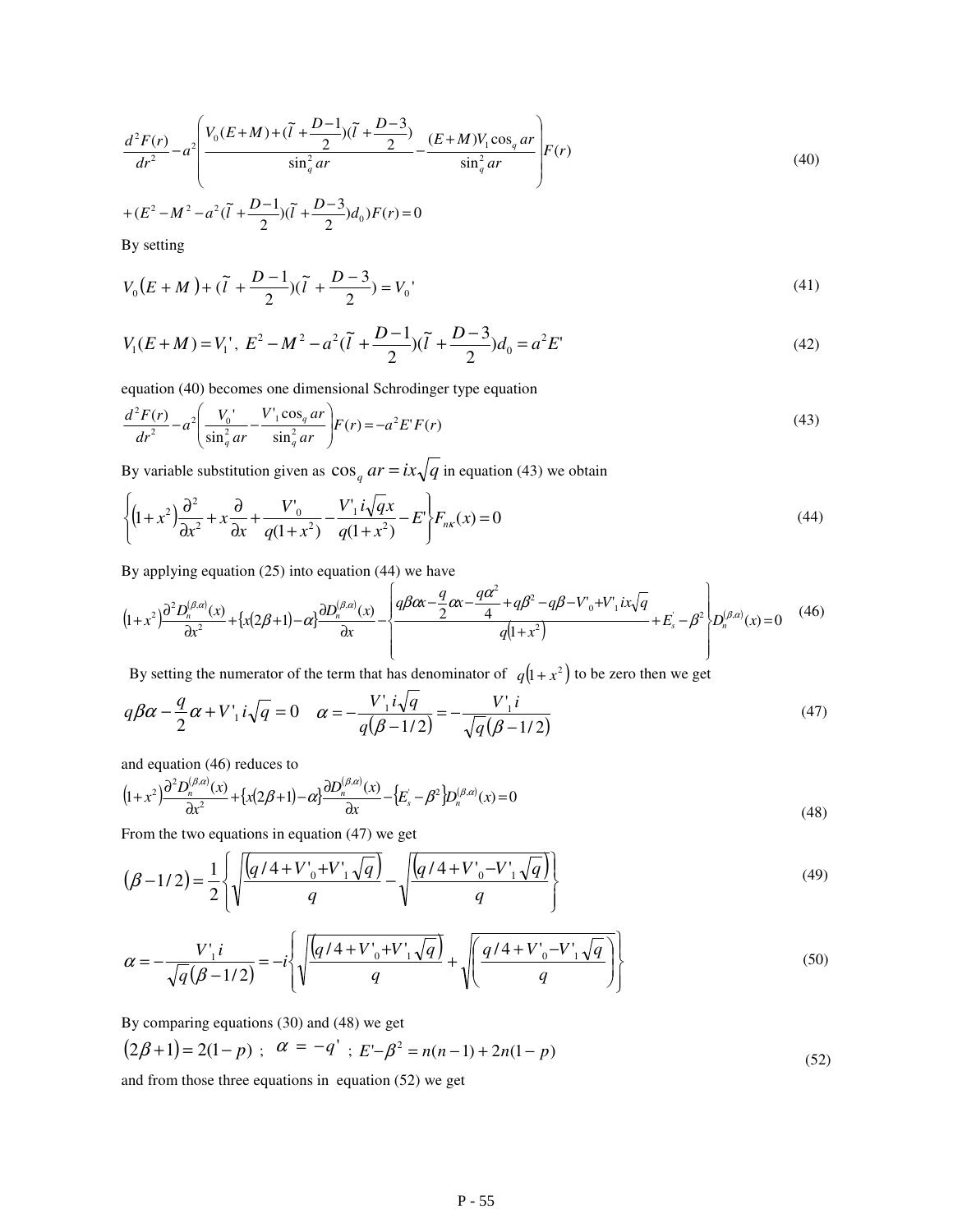$$
E' = (n + \beta)^2
$$
\n
$$
q' = i \left\{ \sqrt{\frac{(q/4 + V_0' + V_1' \sqrt{q})}{q}} + \sqrt{\frac{q/4 + V_0' - V_1' \sqrt{q}}{q}} \right\}
$$
\n(53)

$$
q = l \left\{ \sqrt{\frac{q}{q}} + \sqrt{\frac{q}{q}} \right\} \tag{54}
$$
\n
$$
q = -\frac{1}{q} \sqrt{\frac{q}{q}} \sqrt{q + V'_{0} + V'_{1} \sqrt{q}} \sqrt{\frac{q}{q}} \sqrt{\frac{q}{q} + V'_{0} - V'_{1} \sqrt{q}} \sqrt{\frac{q}{q}} \tag{55}
$$

$$
p = -\frac{1}{2} \left\{ \sqrt{\frac{(q/4 + V_0' + V_1' \sqrt{q})}{q}} - \sqrt{\frac{(q/4 + V_0' - V_1' \sqrt{q})}{q}} \right\}
$$
(55)

The relativistic energy equation which is obtained from equations  $(42)$ ,  $(49)$ ,  $(53)$  is given as

$$
E^{2} - M^{2} = a^{2}(\tilde{l} + \frac{D-1}{2})(\tilde{l} + \frac{D-3}{2})d_{0} + a^{2} \left\{ n + 1/2 + \left\{ \sqrt{\frac{(q/4 + V_{0}^{\prime} + V_{1}^{\prime}\sqrt{q})}{4q}} - \sqrt{\frac{(q/4 + V_{0}^{\prime} - V_{1}^{\prime}\sqrt{q})}{4q}} \right] \right\}^{2}
$$
(56)

By using equations (25), (28), (34), (49), (50), and (52) we get the the relativistic wave functions for Dirac spinor upper components. The ground state and first excited state of Dirac spinnor upper component are given as

$$
F_{0\kappa}(s) = \left(\frac{\sin_q^2 ar}{q}\right)^{V_{+}/2} \left(1 - \frac{\cos_q ar}{\sqrt{q}}\right)^{-\{V_{+}+V_{-}\}/2}
$$
(57)

$$
F_{1\kappa}(s) = -\frac{i}{a} \left\{ (1+V_+) 2 \cot_q ar - \frac{(V_+ + V_-)}{\sqrt{q} - \cos_q ar} \left( a \sin_q ar \right) \right\} \left( \frac{\sin_q^2 ar}{q} \right)^{(V_+ + 1)/2} \left( 1 - \frac{\cos_q ar}{\sqrt{q}} \right)^{-(V_+ + V_-)/2} \tag{58}
$$

The higher levels of excited state of of Dirac spinors are expressed in term of Romanovski polynomials that are obtained using equations (25), (28), (34), (49), (50), and (52).

### **Thermodynamical Properties of Material**

In non-relativistic condition, the relativistic energy equation expressed in equation (56) together with equations (41- 42) reduces into non-relativstic energy by taking  $(M + E) \rightarrow 2\mu$  where  $\mu$  is the non-relativistic mass,  $(E-M) \rightarrow E_{NR}$ ,  $E_{NR}$  is the non-relativistic energy, then  $E^2 - M^2 = (E+M)(E-M) = 2\mu E_{NR}$  and equation (56) becomes

$$
E_{NR} = \frac{a^2}{2\mu} \left\{ (\tilde{l} + \frac{D-1}{2})(\tilde{l} + \frac{D-3}{2})d_0 + \left[ (n+1/2 + \left\{ \sqrt{\frac{(q/4 + V'_{0NR} + V'_{1NR}\sqrt{q})}{4q}} - \sqrt{\frac{(q/4 + V'_{0NR} - V'_{1NR}\sqrt{q})}{4q}} \right\} \right]^2 \right\}
$$
(59)

with 
$$
V_0 2\mu + (\tilde{l} + \frac{D-1}{2})(\tilde{l} + \frac{D-3}{2}) = V_{0NR}
$$
 and  $V_1 2\mu = V_{1NR}$  (60)

Since  $d_0$  is small then equation (45) reduces to

$$
E_{NR} = \frac{a^2}{2\mu} \left[ (n+1/2 + \left\{ \sqrt{\frac{(q/4 + V'_{0NR} + V'_{1NR}\sqrt{q})}{4q}} - \sqrt{\frac{(q/4 + V'_{0NR} - V'_{1NR}\sqrt{q})}{4q}} \right\} \right]^2 = \frac{a^2}{2\mu} (\xi - n)^2 \quad (61)
$$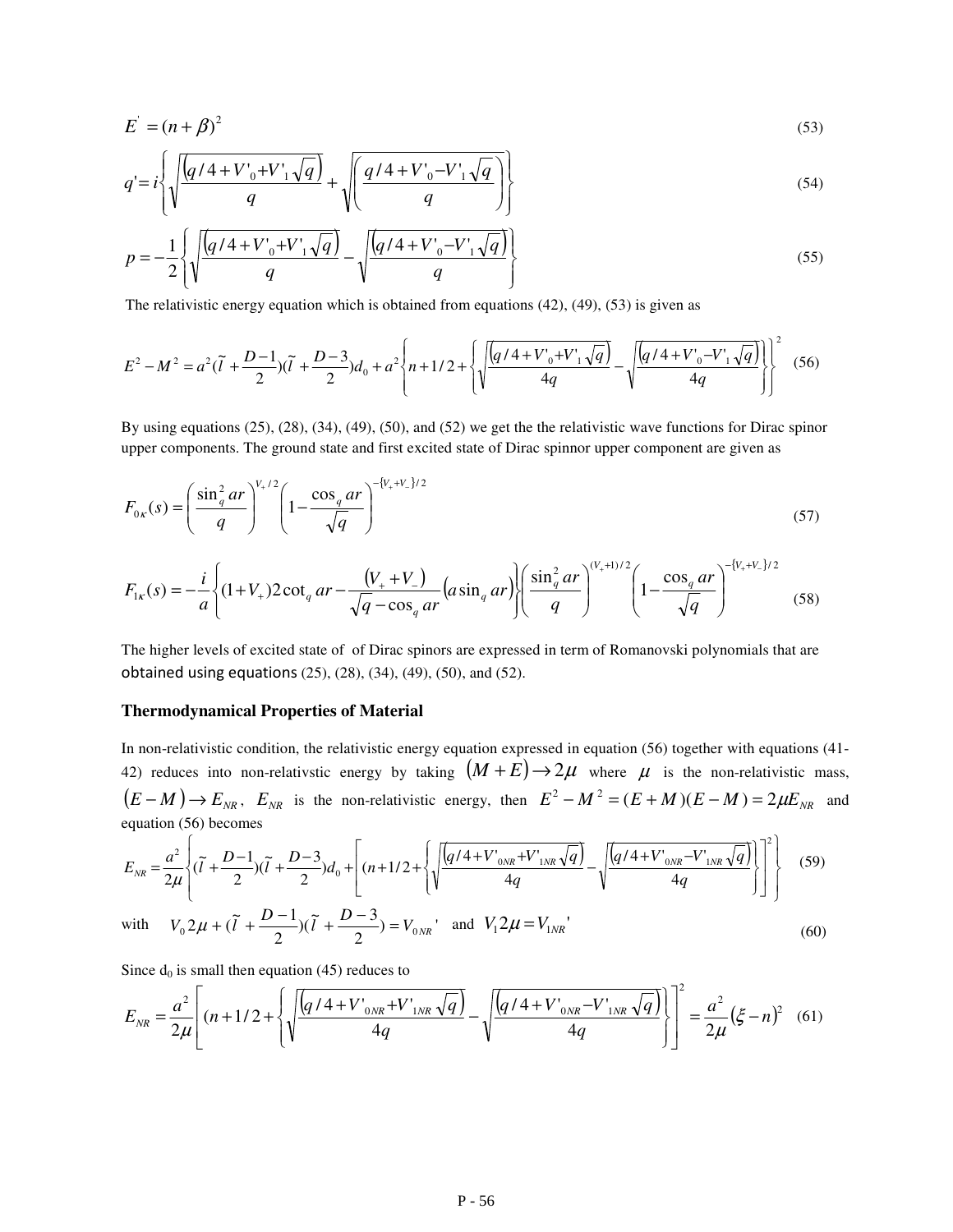with 
$$
\xi = -\left[1/2 + \left\{\sqrt{\frac{(q/4 + V'_{0NR} + V'_{1NR}\sqrt{q})}{4q}} - \sqrt{\frac{(q/4 + V'_{0NR} - V'_{1NR}\sqrt{q})}{4q}}\right\}\right]
$$
 (62)

In classical regimes [42], the vibrational partition function, vibrational mean energy, and specific heat are obtained from the non-relativistic energy equation in Eq. (61). The vibrational partition function is defined as

$$
Z(\zeta, \beta) = \sum_{n=0}^{\zeta} e^{-\beta E_{NR}}, \beta = \frac{1}{kT}
$$
 (63)

k is Boltzman constant, *Enl* is non-relativistic energy spectrum of the system. By setting  $\mu$ β  $\delta^2$  2 1  $a^2$ 2  $=\frac{a^2\beta}{2}$  and in the

classical regime when the temperature, *T*, is high enough, then the value of  $\zeta$  is high, and  $\beta$  is small therefore equation (63) could be written into integral form as

$$
Z(\zeta,\beta) = \sum_{n=0}^{\frac{\xi}{\delta}} e^{-\left\{\frac{n-\xi}{\delta}\right\}^2} = \sum_{n=0}^{\frac{\xi}{\delta}} e^{-y^2} = \delta \int_0^{\frac{\xi}{\delta}} e^{-y^2} dy = \delta \frac{\sqrt{\pi}}{2} erf\left(\frac{\xi}{\delta}\right),\tag{64}
$$

with  $y = \frac{h}{\delta}$  $y = \frac{n - \xi}{g}$  and *erf* is the error function given as [45]

The vibrational specific heat and the vibrational mean energy are defined as

$$
U(\beta, \xi) = -\frac{\partial}{\partial \beta} \ln Z(\xi, \beta) \quad \text{and} \quad C = -\frac{\partial}{\partial T} U = -k\beta^2 \frac{\partial}{\partial \beta} U \tag{65}
$$

By using equations (64) and (65) one can obtain the partition function, vibrational specific heat and the vibrational mean energy numerically using Mat Lab.

#### **Conclusion**

The D dimensional Dirac equation for q-deformed trigonometric Scarf potential in the scheme of centrifugal term approximation is exactly solved using Romanovski polynomials in the case of exact spin symmetric case. The D dimensional relativistic energy spectra are obtainable numerically from D dimensional relativistic energy equation using Matlab are always positive for spin symmetric case. In the non-relativistic limit, the non-relativistic spectra is denerated from the relativistic energy equation by suitable parameter substitution. In the classical limit, the thermodynamics properties are obtainable from non-relativistic energy equation. The upper component of Dirac spinors are obtained in the form of Romanovski polynomial. Acknowledgement

# **ACKNOWLEDGEMENT**

This research was partly supported by Higher Education Project Grant with contract no. 698/UN27/PN/2015.

### **REFERENCES**

- 1. M.Hamzavi, & A.A.Rajabi, Adv. High En*.* Phys. **2013**, pp. 1-12, 2013. ID 196986.
- 2. A. Kurniawan, A. Suparmi, and C. Cari, Chin. Phys. B **24**(3) (2015) 030302
- 3. H. Hassanabadi, E. Maghsoodi,and S. Zarrinkamar, Commun. Theor. Phys. 58 (2012) 807–814
- 4. S.M. Ikhdair, & R. Sever, Int. J. Mod. Phys. C, **19**(9), pp.1425-1442, 2008.
- 5. F. Zhou, Y. Wu, and J.Y.Guo, Commun. Theor. Phys. (Beijing, China), **52,** pp. 813-816, 2009.
- 6. U. A. Deta, Suparmi, Cari, A. S. Husein, H. Yuliani, I. K. A. Khaled, H. Luqman, and Supriyanto.AIP Conf. Proc. **1615**, 121 (2014); doi: 10.1063/1.4895872
- 7. C.V. Sukumar, J. Phys. A: Math. Gen*.* **18***,* p. L697, 1985.
- 8. G. Chen, Z.D. Chen, and Z.M. Lou*,* Chin. Phys*.* **13**(2), pp. 279-284, 2004.
- 9. C. Cari and A. Suparmi, AIP Conference Proceedings **1615**, 101 (2014); doi: 10.1063/1.4895870
- 10. Suparmi and Cari, J. Math. Fund. Sci., **46**, 3, 2014, 205-223 205
- 11. C.A. Onate, K.J. Oyewumi, and B.J. Falaye, *,* Af. Rev. Phys. **8**:0020, pp. 129-137, 2013
- 12. A. Suparmi, and C. Cari, At. Ind. J., **39**(3), pp. 112-123, 2013.